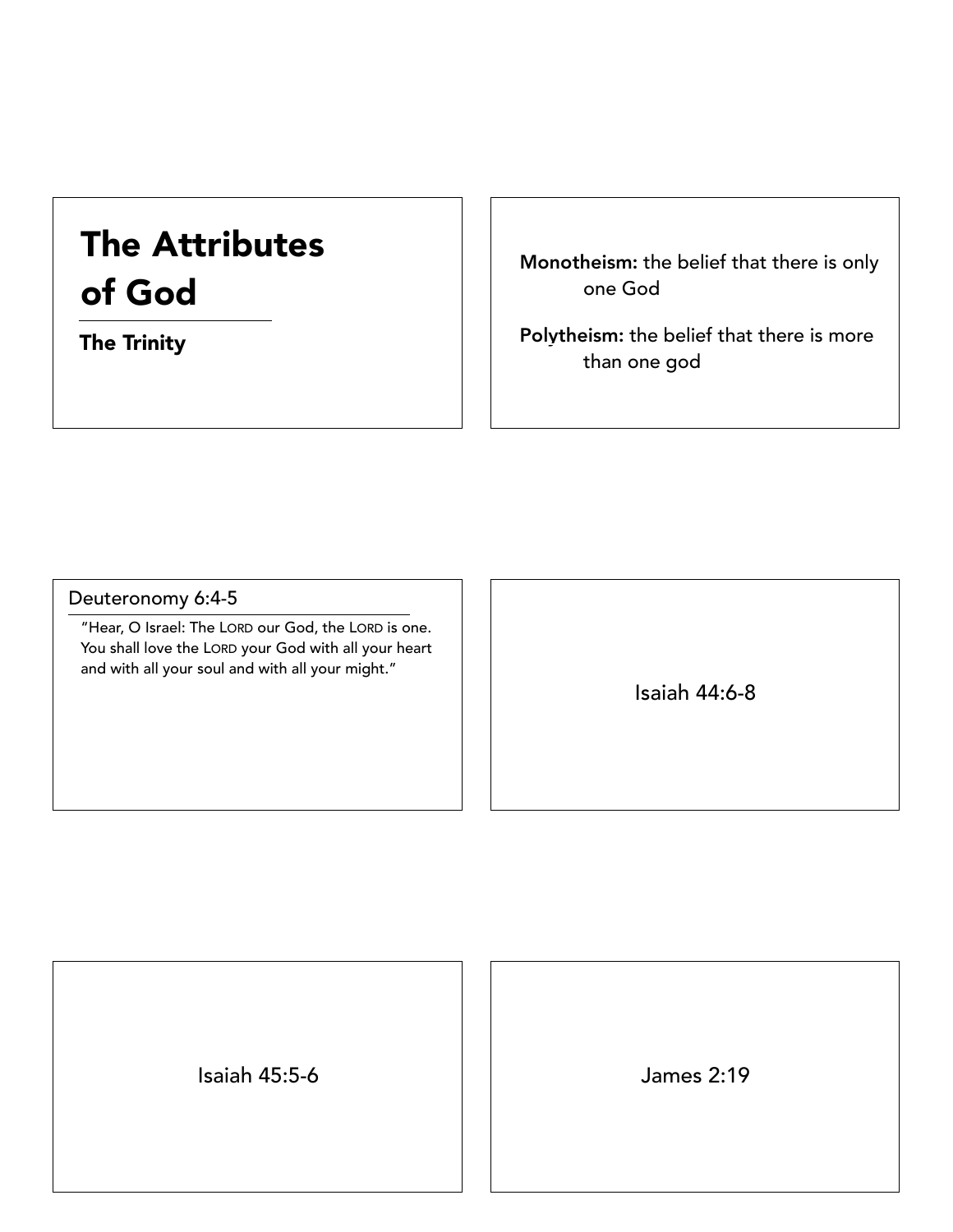Even though the Bible teaches that there is only one God, it also refers to three different persons being God: The Father, Son, and Holy Spirit.

Matthew 3:16-17

Matthew 28:18-19 1 Peter 1:1-2

## 1 Corinthians 12:4-6

Now there are varieties of gifts, but the same Spirit; and there are varieties of service, but the same Lord; and there are varieties of activities, but it is the same God who empowers them all in everyone.  $\vert \vert$  |  $\vert$  |  $\vert$  |  $\vert$  |  $\vert$  |  $\vert$  |  $\vert$  |  $\vert$  |  $\vert$  |  $\vert$  |  $\vert$  |  $\vert$  |  $\vert$  |  $\vert$  |  $\vert$  |  $\vert$  |  $\vert$  |  $\vert$  |  $\vert$  |  $\vert$  |  $\vert$  |  $\vert$  |  $\vert$  |  $\vert$  |  $\vert$  |

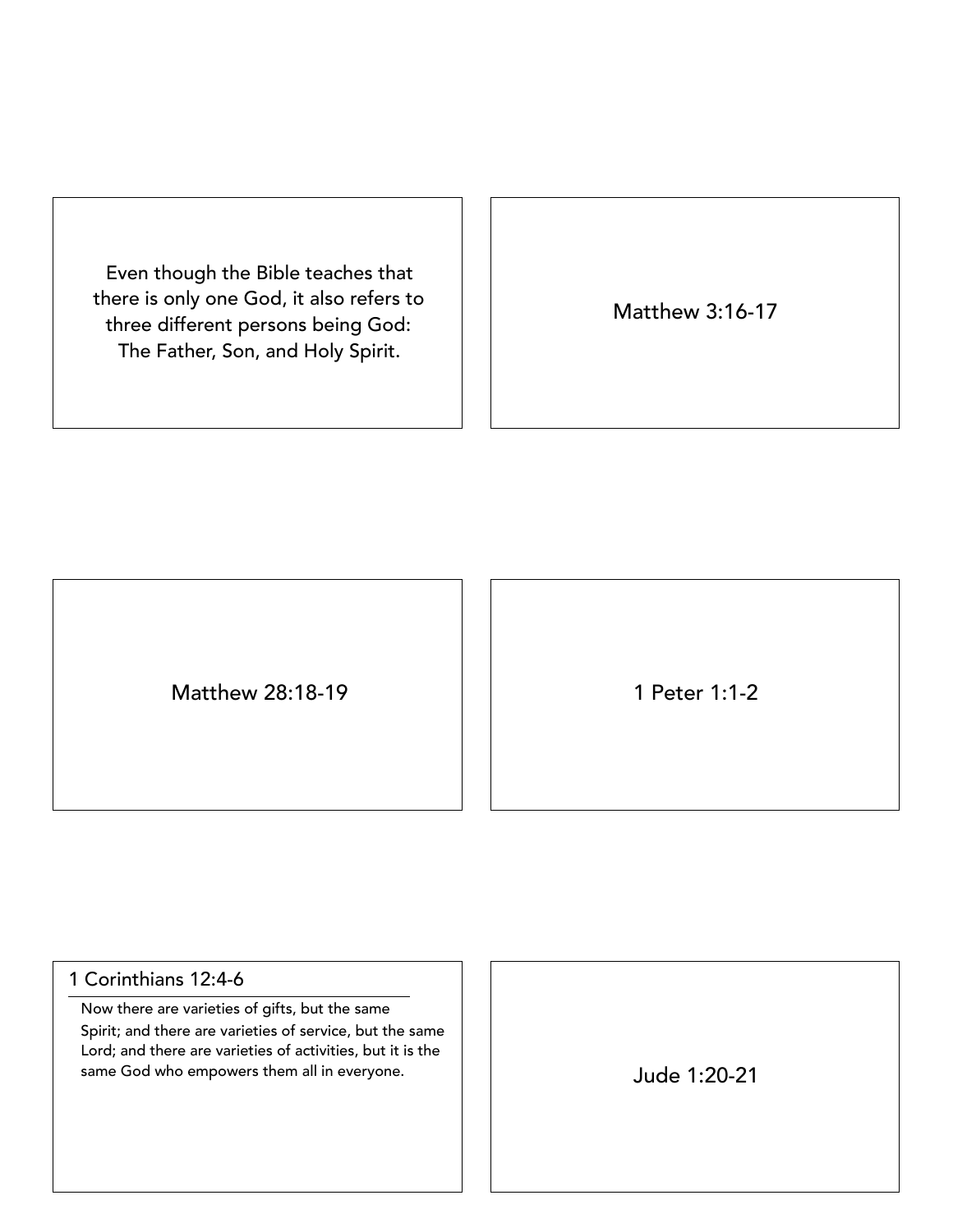Trinity: One God, in Whom exist three co-eternal and co-equal persons: God the Father, Son, and Holy Spirit. All being God but distinct in person

When learning about the Trinity, it is helpful to learn what the Trinity is not.

Is the Father the Son?

Is the Spirit the Son?

Is Jesus the Father?

Each person of the Godhead is referred to as God. They are the same in essence but distinct as to their persons.

#### John 17:24

Father, I desire that they also, whom you have given me, may be with me where I am, to see my glory that you have given me because you loved me before the foundation of the world. 1 John 2:1

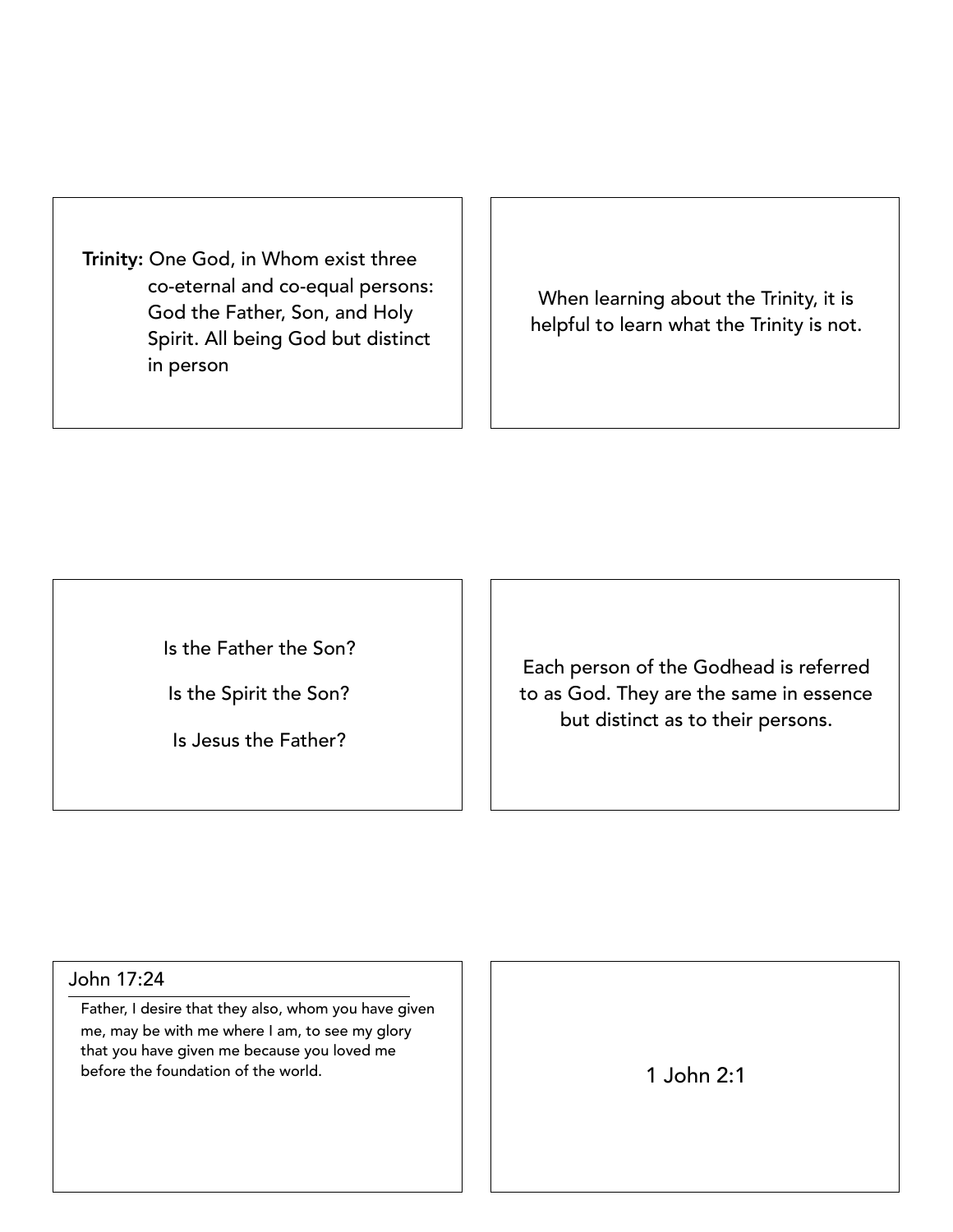John 1:1-2, 14

John 14:25-26

"These things I have spoken to you while I am still with you. But the Helper, the Holy Spirit, whom the Father will send in my name, he will teach you all things and bring to your remembrance all that I have said to you.

#### Acts 1:7-8

He said to them, "It is not for you to know times or seasons that the Father has fixed by his own authority. But you will receive power when the Holy Spirit has come upon you, and you will be my witnesses in Jerusalem and in all Judea and Samaria, and to the end of the earth."

Genesis 1:26

Genesis 3:22 Genesis 1:2